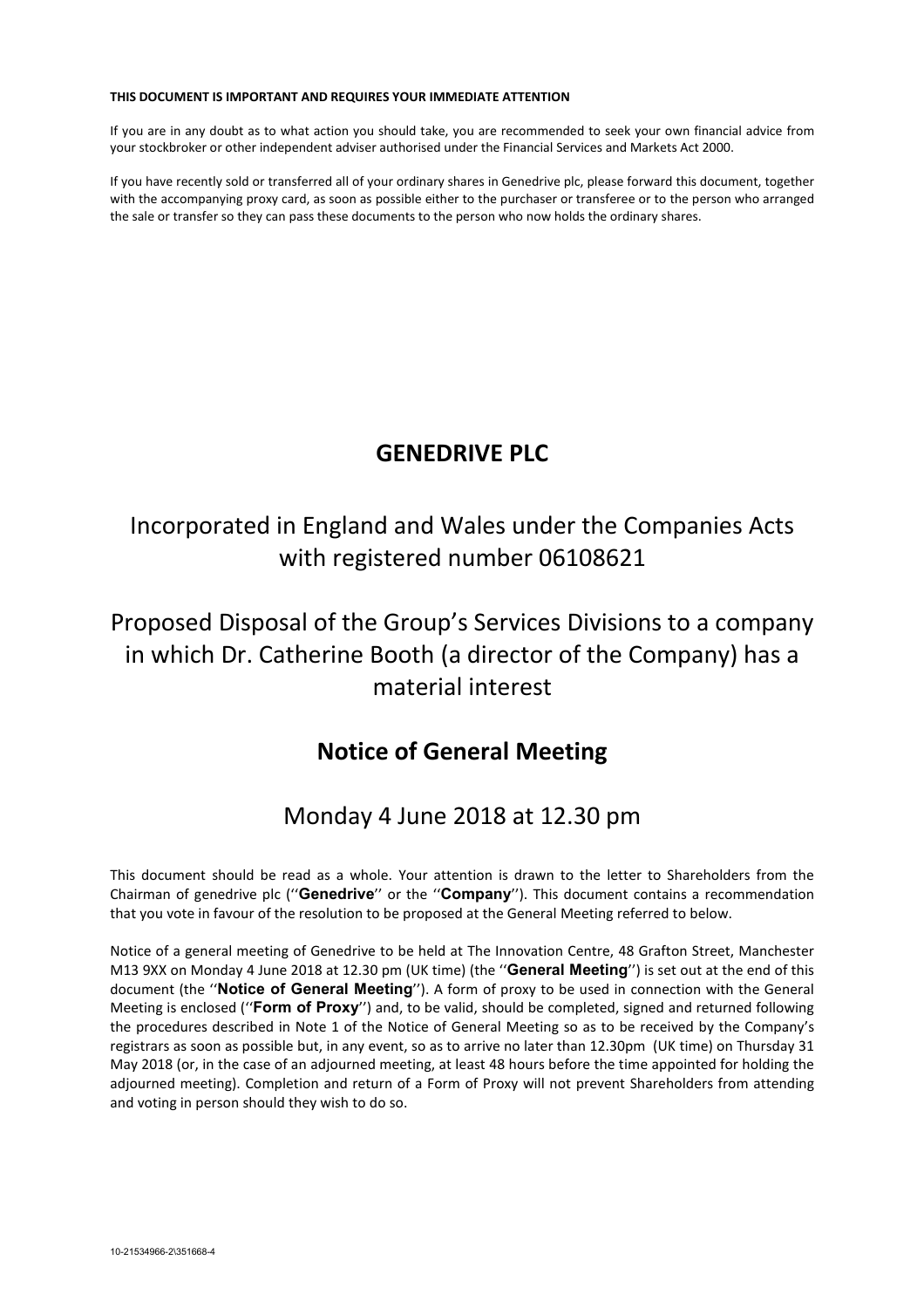### [Insert genedrive plc letterhead and Full List of Directors]

Dear Shareholder

15 May 2018

#### **Introduction**

On 15 May 2018, the Company announced that it had entered into a conditional agreement to sell the Group's contract research and pharmacogenomics divisions for an aggregate cash consideration of up to £1,900,000 (the "**Disposal**"). The Disposal is to Epistem 2 Limited (the "**Buyer"**), a company in which Dr Catherine Booth, a Director of the Company, is also a director and material shareholder. Accordingly the Disposal needs to be approved by shareholders under section 190 of the Companies Act 2006 (the "**Act**"). The Disposal is also a related party transaction under AIM Rule 13 and further details relating to this are set out in the paragraph headed "Related Party Transaction and Recommendation" below.

You will find enclosed with this letter, a notice convening a General Meeting of the Company (the "**General Meeting")** to be held at The Innovation Centre, 48 Grafton Street, Manchester, M13 9XX on Monday 4 June 2018 at 12.30pm to consider, and if thought fit, approve a resolution authorising the Disposal for the purposes of section 190 of the Act (the "**Resolution**").

The purpose of this document is to provide you with further details about the Disposal and to explain why the board of directors of Genedrive (the "**Board**") believes it is in the best interests of the Company and shareholders as a whole. The Board recommends that you vote in favour of the Resolution as set out in the paragraph headed "Related Party Transaction and Recommendation" below. Having declared her interest in this matter, Dr Booth has not taken part in the Board's consideration of the Disposal or in the recommendation to vote in favour of the Resolution.

### **Background to the Proposed Disposal**

In March 2016, as part of the interim results announcement for the six months ended 31 December 2015, the Company notified shareholders of its intention to undertake a review of the strategic options for its operations in pharmacogenomics, contract research services and novel therapies in order to focus the Company's increased resources on Genedrive® which the Board believes is best placed to deliver superior returns for shareholders. In June 2016 it was announced that advisers had been appointed to complete a strategic review for the purposes of evaluating the potential options for these businesses, together comprising the services business of the Group. In 2017, the Board determined that best value for the Group would be to divest the contract research and pharmacogenomics businesses (the "**Services Business**") and that it was working to secure a disposal on attractive terms. In the 2017 Annual Report and Accounts, the Directors reaffirmed their belief that divestment of the Services Business continued to be its strategic aim and that discussions were ongoing with a view to achieving this and thereby securing additional capital investment for Genedrive. In the interim report to 31 December 2017, the Company confirmed that it was in a period of exclusivity with a prospective buyer with an expectation to update the market on the outcome before the end of the current financial year.

The Services Business generated revenue of £3,166,000 in the 12 months to 30 June 2017 and delivered an EBITDA, including R&D tax credits of £260,000. The gross assets attributable to the Services Business at 30 June 2017 was £1,597,000 and the gross liabilities were £831,000. In the six months to 31 December 2017, revenues of the Services Business declined 23.5% to £1,346,000 and it made a modest contribution to the Group. At 31 December 2017, the gross assets of the Services Business declined to £1,054,000 with the decline being mostly within the trade debtor balances and gross liabilities of £401,000.

Since the announcement in March 2016, the Company has continued to invest in the development of the core diagnostics business and Genedrive® has made significant progress towards commercialisation of its diagnostics offering. The Genedrive® HCV ID Kit received CE marking in September 2017. The Company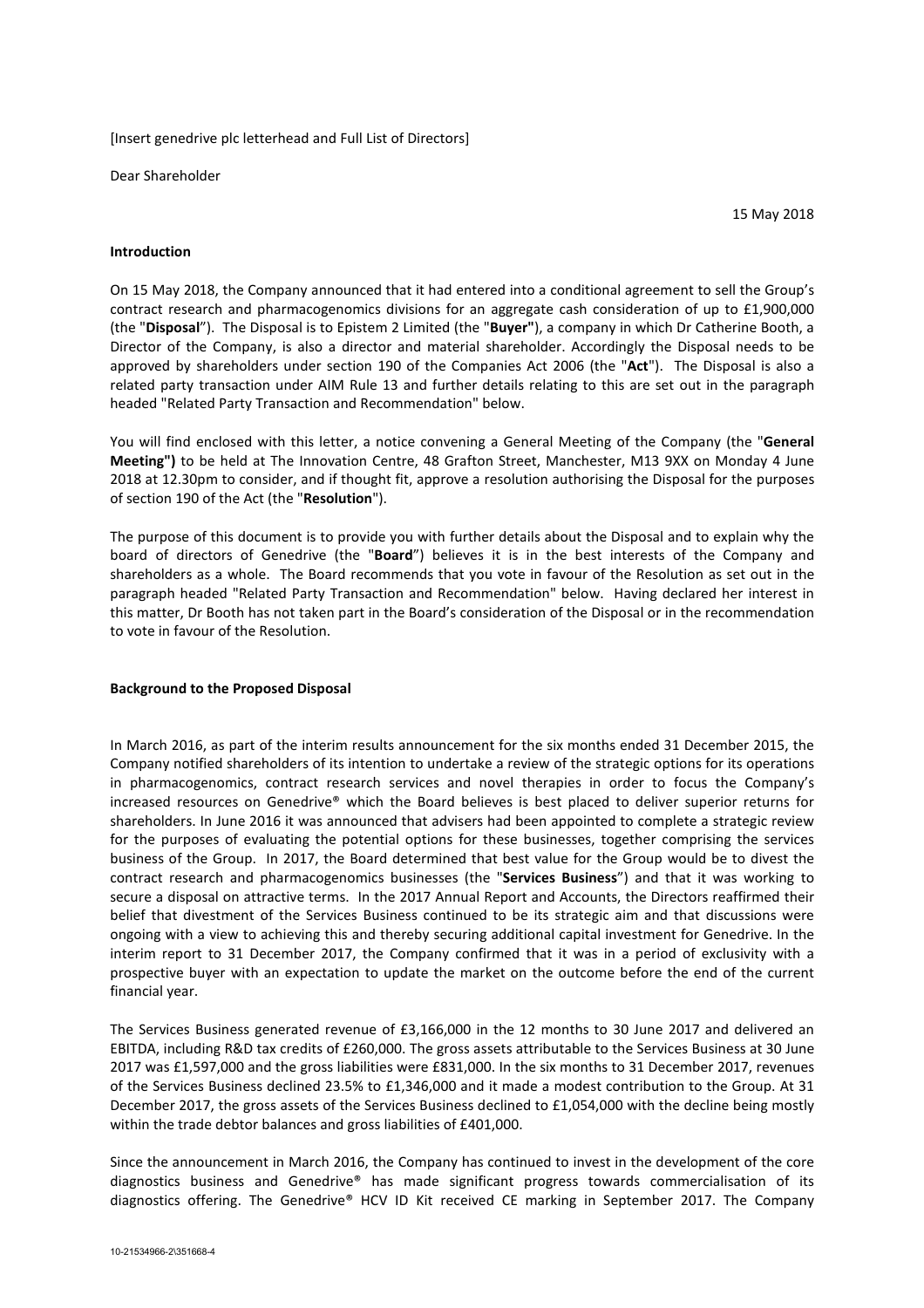announced distribution agreements with Sysmex Europe GmbH and Sysmex Asia Pacific Pte Ltd in October 2017 and November 2017. In November 2017 and January 2018 the Company secured grant funding across two awards of approximately £1,600,000 to further support development of both HCV test and the mTB test. A distribution partner for India, Arkray Inc, was announced in March 2018, the same month as the first commercial revenues of the Genedrive® HCV ID Kit to the Sysmex distributors was recognised.

# **Key Terms of the Disposal**

The sale is to Epistem 2 Limited (the "**Buyer**"), a company in which Dr Booth is a director and a shareholder. Dr Booth is a director and co-founder of the Company (and Epistem Limited) and has a holding of 5.2% of the ordinary share capital in the Company and has managed the Group's contract research services division since 2007. The Buyer is being funded by investment provided by the Foresight Group, one of the largest venture capital trust managers in the UK.

As a result of its size, the sale constitutes a substantial property transaction involving a director of the Company under section 190 of the Act and therefore requires approval by a resolution of members of the Company. Completion of the Disposal is therefore conditional on obtaining this approval. The Resolution, which seeks this approval, is set out in the Notice of General Meeting. Completion of the Disposal is also conditional on the Buyer entering into new leases of the areas of operation of the Services Business in place of Epistem Limited.

The sale is for an aggregate cash consideration of up to £1,900,000. Of this, £1,150,000 will be paid in cash on completion of the sale and the balance of up to £750,000 of deferred consideration is payable subject to the Buyer making successful claims for R&D Tax Credits up to this amount, in the 36 months following completion. The sale will include the transfer of the Epistem name and the Company will arrange for the name of Epistem Limited to be changed at completion.

The Group has granted various undertakings to the Buyer in relation to the conduct of the business in the period between signing the Agreement and completion. The Buyer and the Seller each have certain rights to terminate the Agreement, including if the conditions are not satisfied by the longstop date of 14 June 2018, there is a material adverse change in the Services Business or in the event of a material breach of the warranties or undertakings given by the Seller under the Agreement.

Dr Booth will resign as a director of the Company and Epistem Limited at completion of the Disposal and will enter into a lock-in agreement in relation to her holding of 980,000 ordinary shares in the Company, representing 5.2% of the Company's issued share capital, and in respect of the 30,029 ordinary shares to be released to her from the Group's Share Incentive Plan. The lock-in requires that for the first six months following completion, Dr Booth will not sell any ordinary shares in the Company (subject to standard exceptions). For a further period of six months Dr Booth has agreed not to sell more than £200,000 worth of ordinary shares in the Company by way of an orderly marketing arrangement.

The Disposal fulfils the Directors' stated strategic aim of divesting divisions which are non-core to the primary diagnostics activities of the Company. The initial proceeds of £1,150,000 of the Disposal, net of advisors costs of approximately £150,000, will provide additional cash resources for the Company which will be used for the purposes of further advancing the molecular diagnostics business, with further payments as outlined above to be received over the next three years, subject to successful R&D Tax Credit claims by the Buyer. As at 30 April 2018, the Company had unaudited cash balances of some £3,449,000.

### **Risks Relating to the Disposal**

If the Resolution is not approved by Genedrive shareholders and the Disposal does not proceed, there is a risk that the Company may not find an alternative buyer for the Services Business and the Board would need to consider alternative options for the business which may include an alternative transaction potentially on worse terms or the closure of the Services Business in order that the Group's resources can be exclusively focused on its diagnostics operations.

### **General Meeting**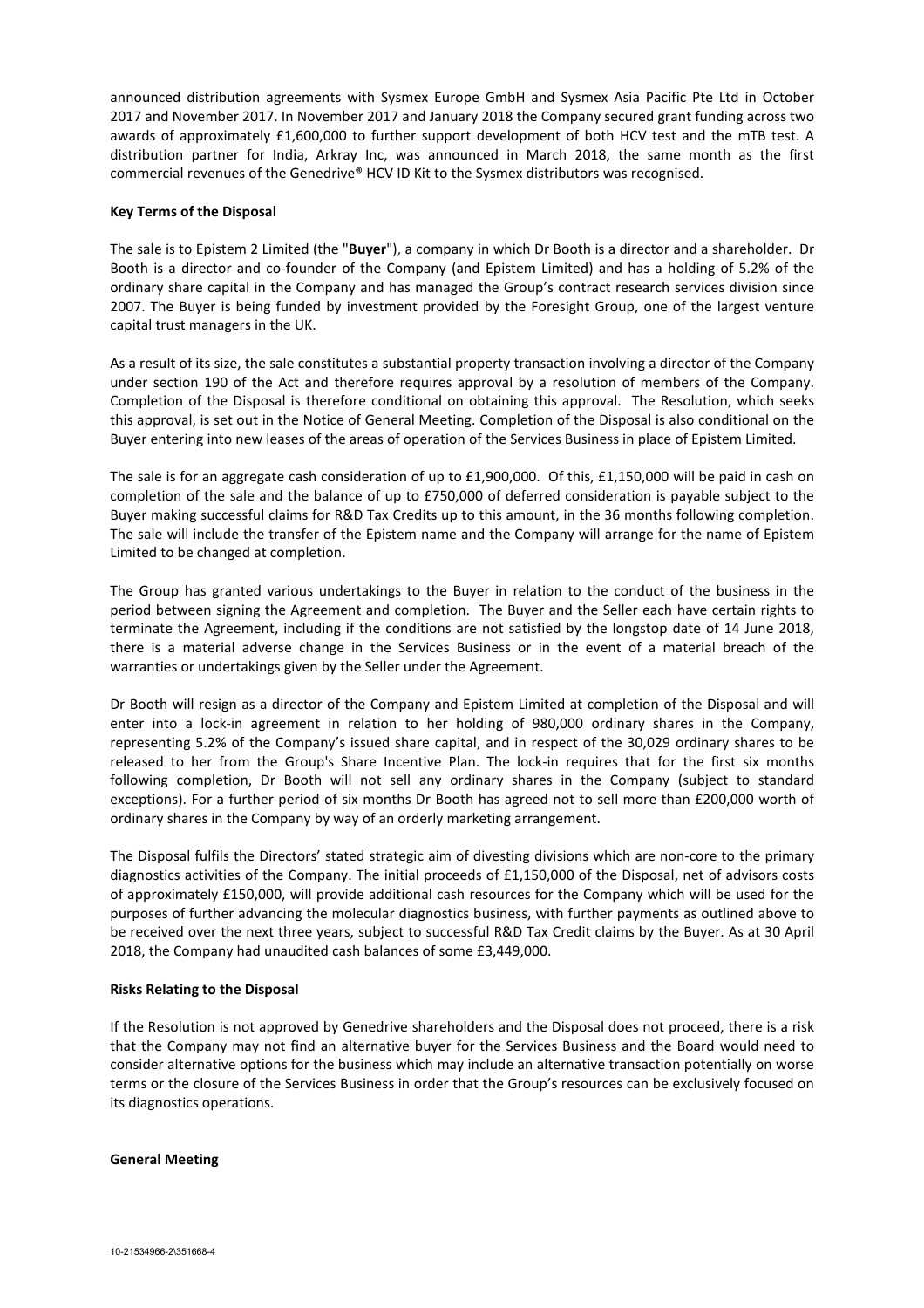As explained above, the Disposal constitutes a transaction by the Company's subsidiary with a director of the Company which requires to be approved by Shareholders in accordance with section 190 the Act, and is therefore subject to such approval.

You will find set out at the end of this document a Notice of General Meeting of the Company to be held on Monday 4 June 2018 at 12.30pm (UK time) at The Innovation Centre, 48 Grafton Street, Manchester M13 9XX. This General Meeting is being held for the purpose of considering and, if thought fit, passing the Resolution to approve the Disposal. The Resolution is set out in full in the Notice of General Meeting. The Resolution is proposed as an ordinary resolution which, in order to be passed, must be approved by Shareholders representing a simple majority of the total voting rights attaching to the Company's ordinary shares who, being entitled to vote, do so in person or by proxy at the General Meeting.

# **Action to be Taken**

Whether or not Shareholders propose to attend the General Meeting, it is important that they complete, sign and return a Form of Proxy or vote electronically as set out below. The completion and return of a Form of Proxy in hard copy or voting electronically will not prevent you from attending and voting at the General Meeting in person if you wish.

To be valid, the Form of Proxy must be lodged with the Company's registrars by not later than 12.30pm (UK time) on 31 May 2018.

Shareholders receiving hard copies of this document or a postal alert will also have received a Form of Proxy for voting at the General Meeting.

Shareholders should return the Form of Proxy to the reply-paid address shown on the Form of Proxy or, for personal delivery, to Neville House, 18 Laurel Lane, Halesowen B63 3DA. If their shares are held in CREST, they may if preferred give instructions electronically via CREST as detailed in the notes to the Notice of General Meeting.

# **Related Party Transaction and Recommendation**

The Disposal constitutes a transaction with a related party under Rule 13 of the AIM Rules for Companies. The Directors of the Company (with the exception of Catherine Booth who has abstained from the relevant discussions as she is a related party) consider, having consulted with Peel Hunt LLP (the Company's Nominated Adviser), that the terms of the Disposal are fair and reasonable in so far as the shareholders of the Company are concerned.

The Directors (other than Dr Booth, who has not taken part in the Board's consideration of the Disposal) unanimously recommend that you vote in favour of the Resolution as they intend to do in respect of their own beneficial holdings amounting, in aggregate to 183,814 ordinary shares representing approximately 1% of the issued ordinary share capital of the Company.

Yours sincerely

Dr Ian Gilham Chairman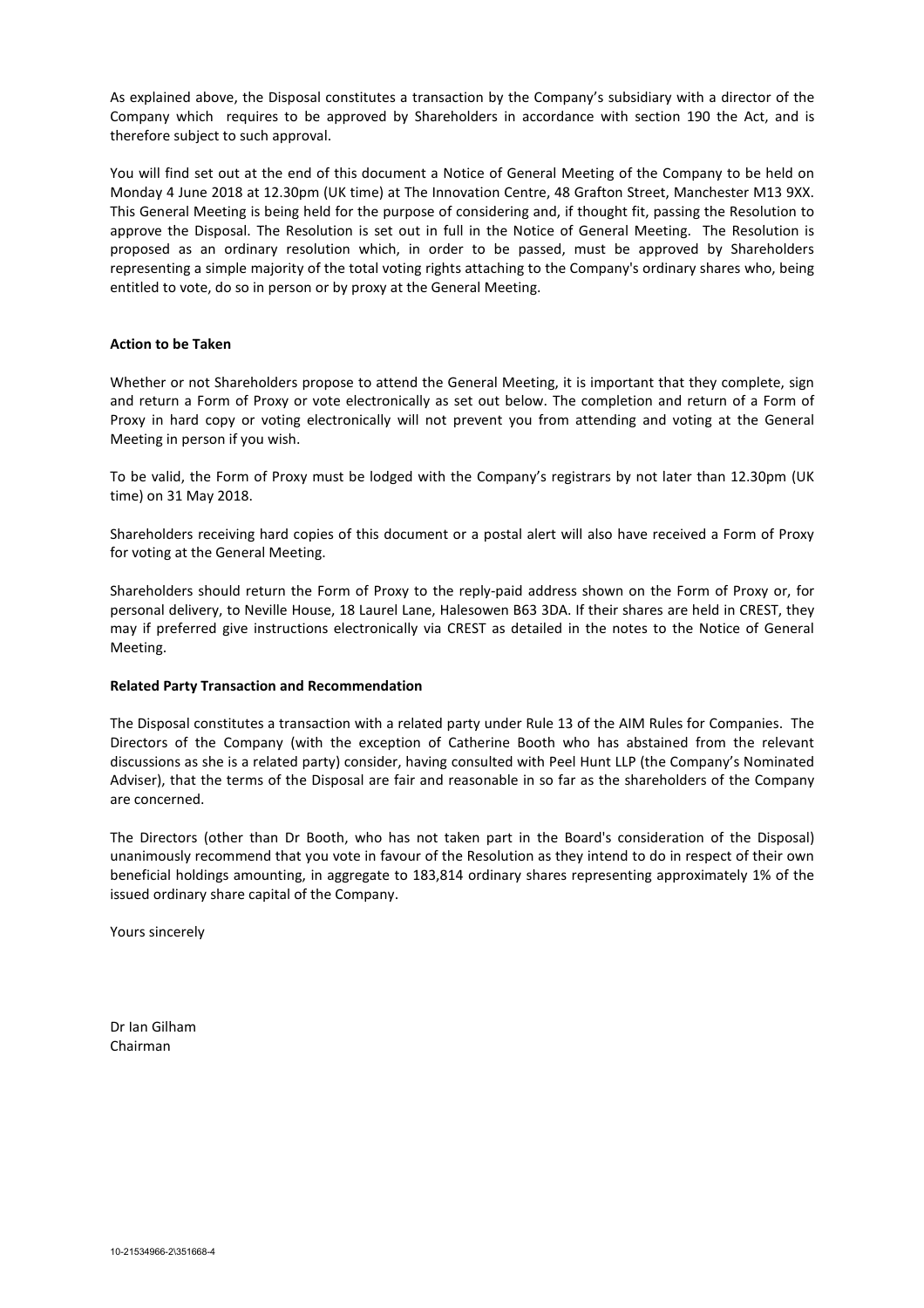# **PUBLIC COMPANY LIMITED BY SHARES**

# **NOTICE OF GENERAL MEETING**

**OF** 

# **GENEDRIVE PLC (THE "COMPANY")**

# **(Registered in England and Wales under company number 06108621)**

NOTICE IS HEREBY GIVEN that a General Meeting of the Company will be held at The Innovation Centre, 48 Grafton Street, Manchester M13 9XX on Monday 4 June 2018 at 12.30 pm for the purpose of considering and, if thought fit, passing the following resolution as an ordinary resolution.

# **APPROVAL OF SUBSTANTIAL PROPERTY TRANSACTION – PROPOSED SALE OF SERVICES BUSINESS**

THAT the sale by Epistem Limited (a wholly owned subsidiary of the Company) and acquisition by Epistem 2 Limited, a person connected with Dr Catherine Booth, a director of the Company and of Epistem Limited, of the business and related assets of the contract research services division and the pharmacogenomics division of Epistem Limited, for an aggregate total consideration of up to £1,900,000 comprising:

- i. £1,150,000 in cash at completion; and
- ii. deferred consideration of up to £750,000 in cash in the 36 months following completion, subject to successful claims for R&D Tax Credits by Epistem 2 Limited,

and otherwise on the terms summarised in the letter to Shareholders dated 15 May 2018 (to which this notice is attached) (the "**Sale"**) be approved for the purposes of and in accordance with section 190 of the Companies Act 2006 and that the directors of the Company be and are hereby authorised to do all acts and things which they, in their absolute discretion, consider to be necessary or desirable to implement and give effect to, or otherwise in connection with, the Sale.

By order of the Board

..................................... Matthew Fowler Company Secretary Date: 15 May 2018

genedrive plc Registered office: The Incubator Building Grafton Street Manchester M13 9XX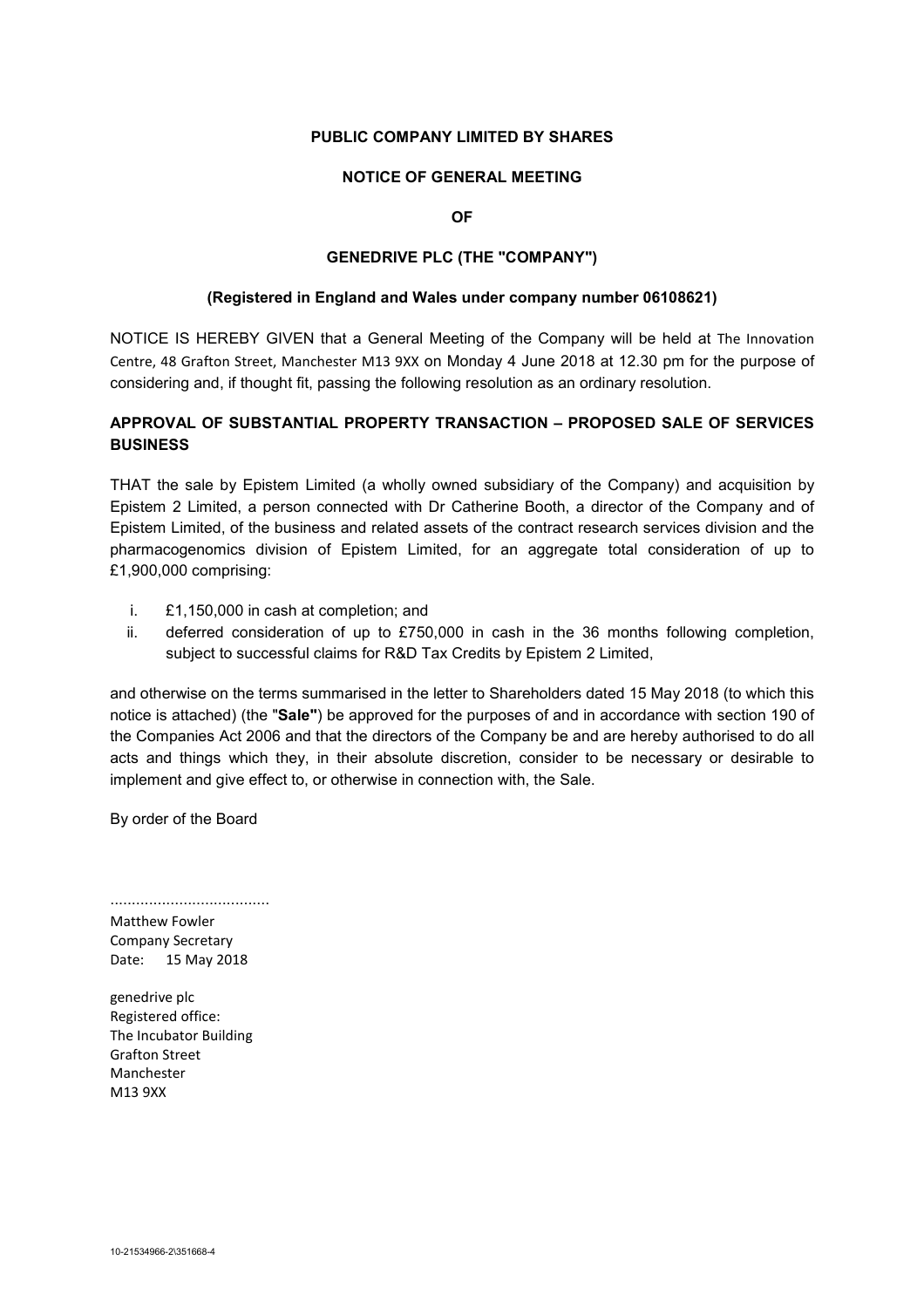# **NOTES**

### **Entitlement to attend and vote**

- 1. Only those shareholders registered in the Company's register of members at:
- 6 pm on 31 May 2018; or,
- if this meeting is adjourned, at 6 pm on the day two days prior to the adjourned meeting,

shall be entitled to attend, speak and vote at the meeting. Changes to the register of members after the relevant deadline shall be disregarded in determining the rights of any person to attend and vote at the meeting.

# **Website giving information regarding the meeting**

2. Information regarding the meeting, can be found at http://www.genedriveplc.com/.

# **Appointment of proxies**

- 3. If you are a shareholder entitled to attend and vote at the General Meeting, you are entitled to appoint one or more proxies to exercise all or any of your rights to attend, speak and vote at the General Meeting instead of you. You should have received a proxy form with this notice of meeting. A proxy does not need to be a member of the Company but must attend the meeting to represent you. You can only appoint a proxy using the procedures set out in these notes and the notes to the proxy form.
- 4. You may appoint more than one proxy provided each proxy is appointed to exercise the rights attached to a different share or shares held by that shareholder. To appoint more than one proxy, please contact our registrar, Neville Registrars Limited, on 0121 585 1131 or at Neville House, 18 Laurel Lane, Halesowen B63 3DA. You will need to state clearly on each proxy form the number of shares in relation to which the proxy is appointed. Failure to specify the number of shares to which each proxy appointment relates or specifying a number in excess of those held by the shareholder will result in the proxy appointment being invalid. If you wish your proxy to speak on your behalf at the meeting you will need to appoint your own choice of proxy (not the chairman) and give your instructions directly to them.
- 5. Appointment of a proxy will not preclude a shareholder from attending and voting in person at the General Meeting.
- 6. Shareholders can:
- Appoint a proxy or proxies and give proxy instructions by returning the enclosed proxy form by post (see note 8).
- If a CREST member, register their proxy appointment by utilising the CREST electronic proxy appointment service (see note 9).
- You may not use any electronic address provided either in this Notice of Meeting or any related documents to communicate with the Company for any purpose other than as expressly stated.
- 7. A vote withheld is not a vote in law, which means that the vote will not be counted in the calculation of votes for or against the resolution. If no voting indication is given, your proxy will vote or abstain from voting at his or her discretion. Your proxy will vote (or abstain from voting) as he or she thinks fit in relation to any other matter which is put before the meeting.

### **Appointment of proxy by post**

8. To be effective, the completed and signed proxy form, and any power of attorney or other authority under which it is executed (or a duly certified copy of any such Power of Attorney) must be deposited at the office of the Company's Registrars, Neville Registrars Limited at Neville House, 18 Laurel Lane,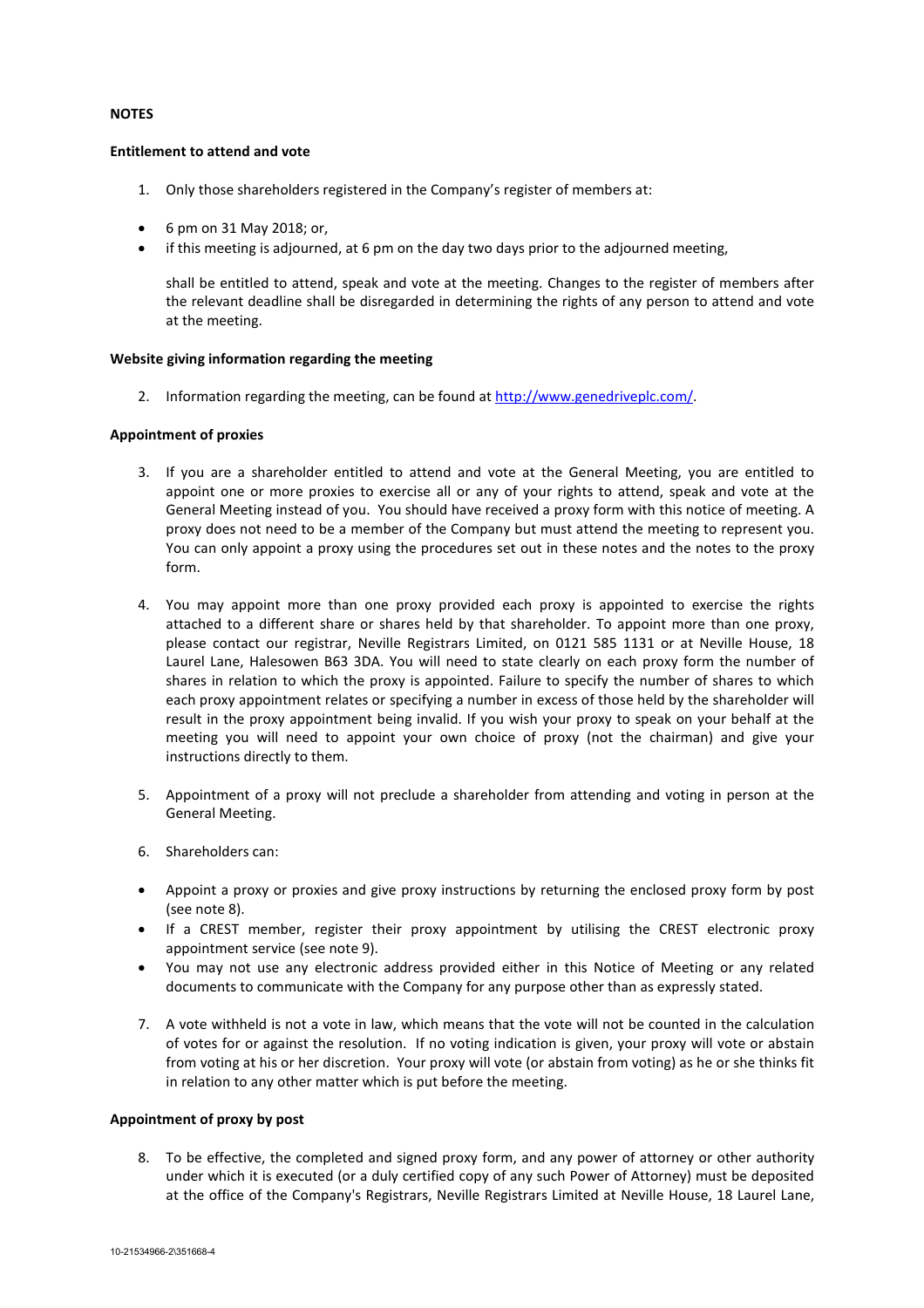Halesowen, B63 3DA not less than 48 hours (excluding weekends and bank holidays) before the time for holding the meeting (i.e. by 12.30 pm on 31 May 2018) and if not so deposited shall be invalid;

# **Appointment of proxies through CREST**

- 9. CREST members who wish to appoint a proxy or proxies by utilising the CREST electronic proxy appointment service may do so for the general meeting and any adjournment(s) of it by using the procedures described in the CREST Manual (available via www.euroclear.com). CREST personal members or other CREST sponsored members, and those CREST members who have appointed a voting service provider(s), should refer to their CREST sponsor or voting service provider(s), who will be able to take the appropriate action on their behalf.
- 10. For a proxy appointment or instructions made using the CREST service to be valid, the appropriate CREST message (a **CREST Proxy Instruction**) must be properly authenticated in accordance with Euroclear UK & Ireland Limited's (**Euroclear**) specifications and must contain the information required for such instructions, as described in the CREST Manual. The message, regardless of whether it constitutes the appointment of a proxy or is an amendment to the instruction given to a previously appointed proxy, must, in order to be valid, be transmitted so as to be received by Neville Registrars Limited (ID 7RA11) no later than 12.30 pm on 31 May 2018, or, in the event of an adjournment of the meeting, 48 hours (excluding weekends and bank holidays) before the adjourned meeting. For this purpose, the time of receipt will be taken to be the time (as determined by the timestamp applied to the message by the CREST Applications Host) from which the issuer's agent is able to retrieve the message by enquiry to CREST in the manner prescribed by CREST. After this time, any change of instructions to proxies appointed through CREST should be communicated to the appointee through other means.
- 11. CREST members and, where applicable, their CREST sponsors or voting service provider(s) should note that Euroclear does not make available special procedures in CREST for any particular message. Normal system timings and limitations will therefore apply in relation to the input of CREST Proxy Instructions. It is the responsibility of the CREST member concerned to take (or, if the CREST member is a CREST personal member or sponsored member, or has appointed a voting service provider(s), to procure that his/her CREST sponsor or voting service provider(s) take(s)) such action as shall be necessary to ensure that a message is transmitted by means of the CREST system by any particular time. In this connection, CREST members and, where applicable, their CREST sponsors or voting service provider(s) are referred, in particular, to those sections of the CREST Manual concerning practical limitations of the CREST system and timings.
- 12. The Company may treat as invalid a CREST Proxy Instruction in the circumstances set out in regulation 35(5)(a) of the Uncertificated Securities Regulations 2001.

### **Appointment of proxy by joint members**

13. In the case of joint holders, where more than one of the joint holders completes a proxy appointment, only the appointment submitted by the most senior holder will be accepted. Seniority is determined by the order in which the names of the joint holders appear in the Company's register of members in respect of the joint holding (the first-named being the most senior).

### **Changing proxy instructions**

- 14. Shareholders may change proxy instructions by submitting a new proxy appointment using the methods set out above. Note that the cut-off time for receipt of proxy appointments also apply in relation to amended instructions; any amended proxy appointment received after the relevant cut-off time will be disregarded.
- 15. Where you have appointed a proxy using the hard-copy proxy form and would like to change the instructions using another hard-copy proxy form, please contact Neville Registrars Limited on 0121 585 1131 or at Neville House, 18 Laurel Lane, Halesowen, B63 3DA.
- 16. If you submit more than one valid proxy appointment, the appointment received last before the latest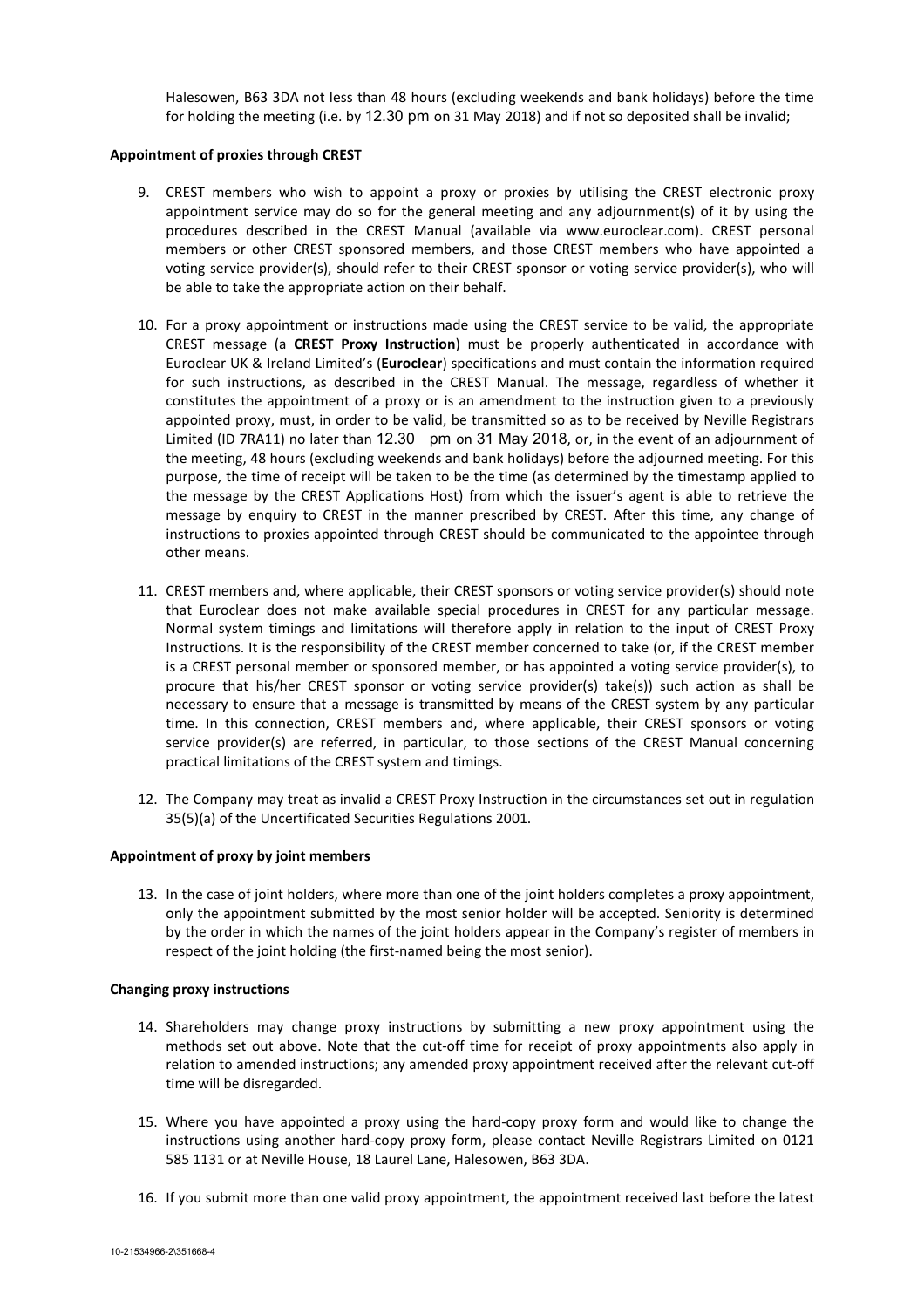time for the receipt of proxies will take precedence.

### **Termination of proxy appointment**

- 17. A shareholder may change a proxy instruction but to do so you will need to inform the Company in writing by sending a signed hard-copy notice clearly stating your intention to revoke your proxy appointment to Neville Registrars Limited at Neville House, 18 Laurel Lane, Halesowen, B63 3DA. In the case of a shareholder which is a company, the revocation notice must be executed under its common seal or signed on its behalf by an officer of the company or an attorney for the company. Any power of attorney or any other authority under which the revocation notice is signed (or a duly certified copy of such power or authority) must be included with the revocation notice.
- 18. The revocation notice must be received by Neville Registrars Limited no later than 12.30 pm on 31 May 2018.
- 19. If you attempt to revoke your proxy appointment but the revocation is received after the time specified, your original proxy appointment will remain valid unless you attend the meeting and vote in person.
- 20. Appointment of a proxy does not preclude you from attending the meeting and voting in person. If you have appointed a proxy and attend the Meeting in person, your proxy appointment will automatically be terminated.

### **Corporate representatives**

- 21. A corporation which is a shareholder can appoint one or more corporate representatives who may exercise, on its behalf, all its powers as a shareholder provided that no more than one corporate representative exercises powers over the same share.
- 22. In order to facilitate voting by corporate representatives at the meeting, arrangements will be put in place at the meeting so that: (i) if a corporate shareholder has appointed the chairman of the meeting as its corporate representative to vote on a poll in accordance with the directions of all of the other corporate representatives for that shareholder at the meeting, then on a poll those corporate representatives will give voting directions to the chairman and the chairman will vote (or withhold a vote) as corporate representative in accordance with those directions; and (ii) if more than one corporate representative for the same corporate shareholder attends the meeting but the corporate shareholder has not appointed the chairman of the meeting as its corporate representative, a designated corporate representative will be nominated, from those corporate representatives who attend, who will vote on a poll and the other corporate representatives will give voting directions to that designated corporate representative. Corporate shareholders are referred to the guidance issued by the Institute of Chartered Secretaries and Administrators on proxies and corporate representatives (www.icsa.org.uk) for further details of this procedure. The guidance includes a sample form of appointment letter if the chairman is being appointed as described in (i) above.

#### **Issued shares and total voting rights**

23. As at 14 May 2018 (being the latest practicable date prior to publication of this notice), the Company's issued share capital comprised 18,689,446 ordinary shares of £0.015 each. Each ordinary share carries the right to one vote at a general meeting of the Company and, therefore, the total number of voting rights in the share capital of the Company as at 14 May 2018 is 18,689,446.

#### **Entitlement to attend and Vote**

24. Pursuant to Regulation 41 of the Uncertificated Securities Regulations 2001, to be entitled to attend and vote at the meeting (and for the purpose of the determination by the Company of the votes they may cast) shareholders must be registered in the register of members of the Company at 6 pm (UK time) on 31 May 2018 (or, in the event of any adjournment 6 pm (UK time) on the date which is two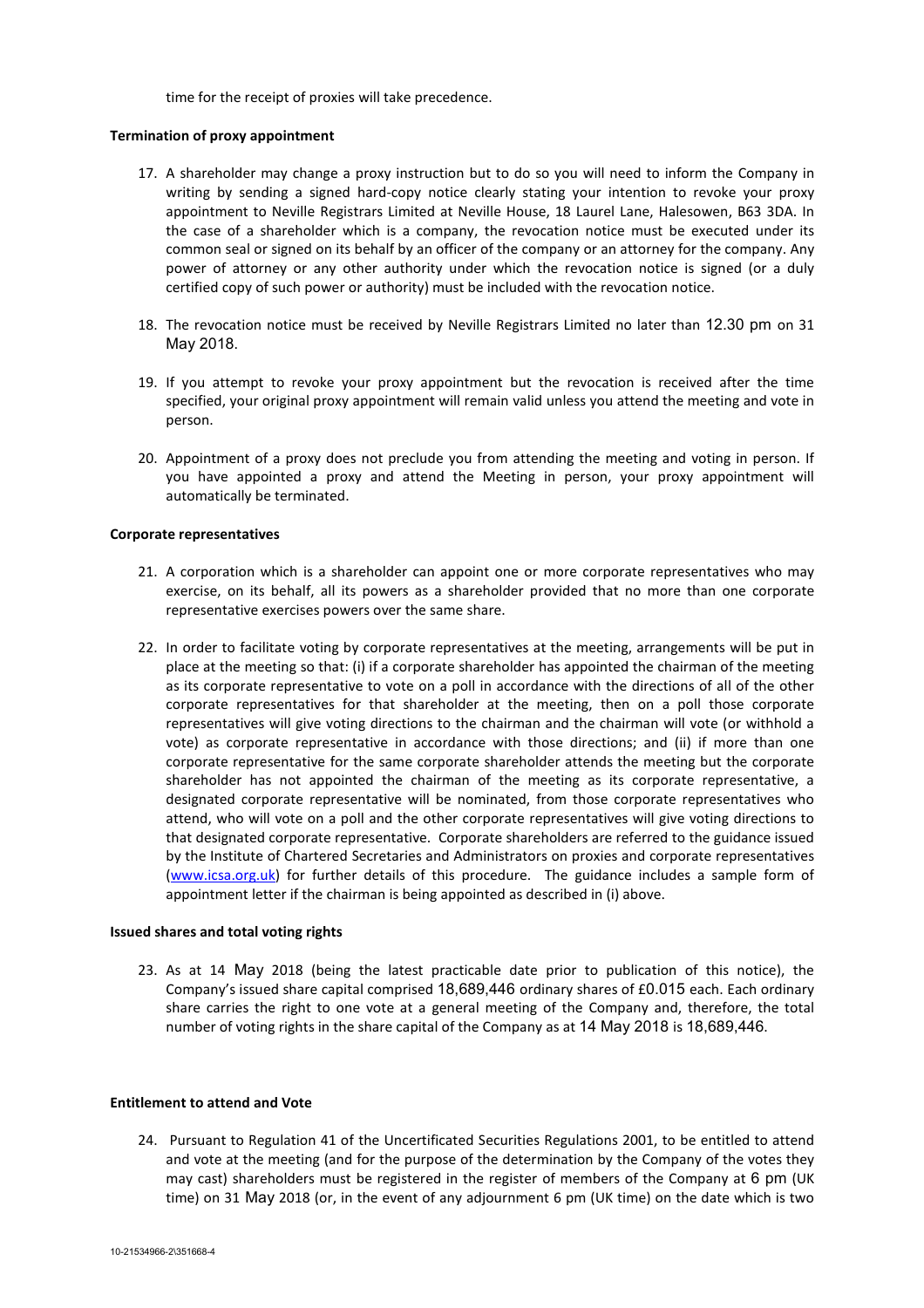days (excluding weekends and bank holidays) before the date of the adjourned meeting). Changes to the register of members after the relevant deadline shall be disregarded in determining the rights of any person to attend and vote at the meeting.

25. As soon as practicable following the meeting, the results of the voting will be announced via a regulatory information service and also placed on the Company's website.

### **Communication**

- 26. Except as provided above, shareholders who have general queries about the meeting or need additional proxy forms should use the following means of communication (no other methods of communication will be accepted):
- By post to the Company's registered office, details of which are below:
	- The Company Secretary Genedrive plc The Incubator Building Grafton Street Manchester M13 9XX
- 27. A shareholder may not use any electronic address provided either in this notice of General Meeting or any related documents (including the Chairman's letter and proxy form) to communicate with the Company for any purpose other than those expressly stated.